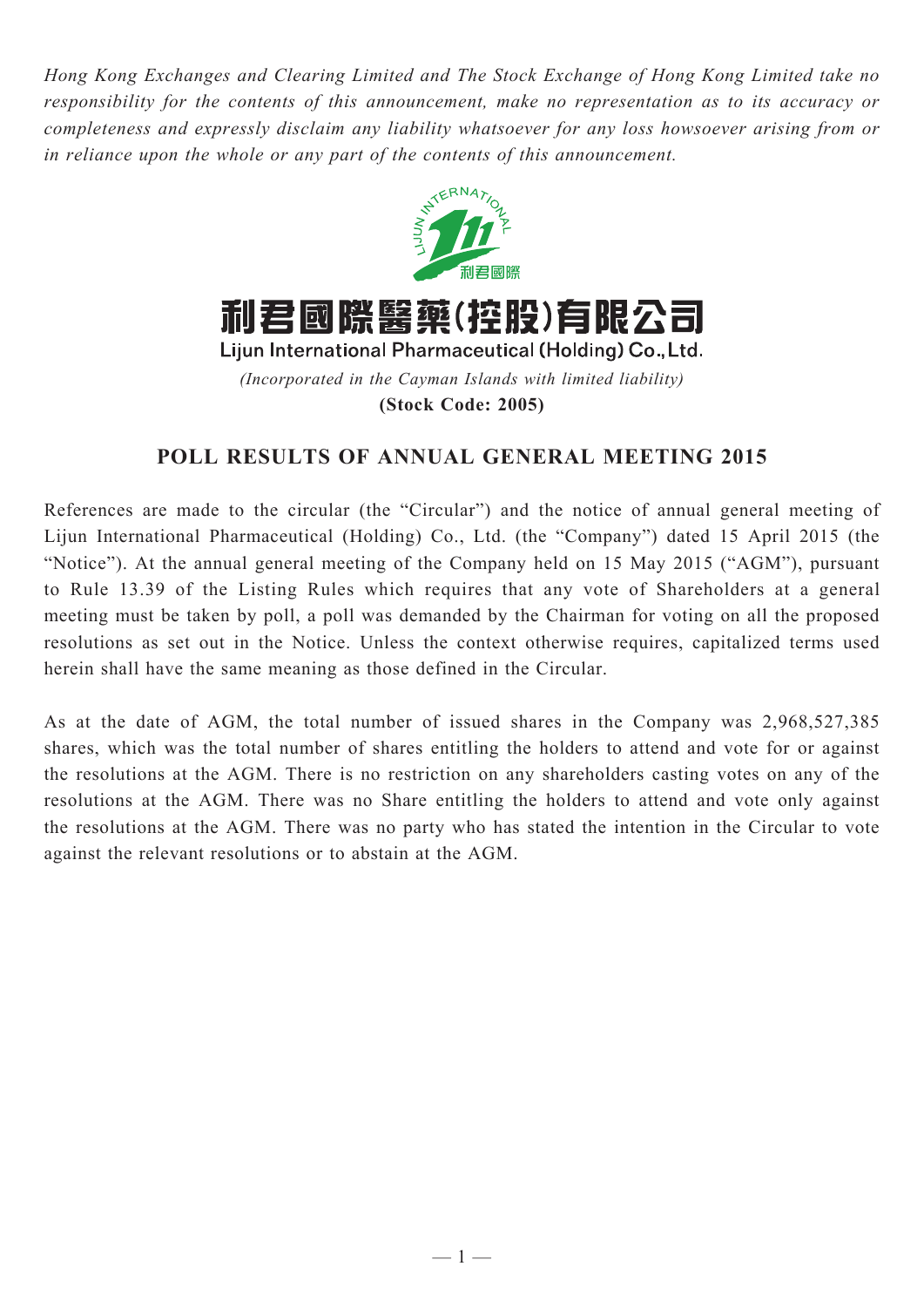The Company's share registrar in Hong Kong, namely, Computershare Hong Kong Investor Services Limited, was appointed as the scrutineer at the AGM for the purpose of vote-taking. Set out below are the poll results in respect of the respective resolutions put to the vote at the AGM:

| <b>Ordinary Resolutions</b> |                                                             | No. of Shares Voted (%) |                |
|-----------------------------|-------------------------------------------------------------|-------------------------|----------------|
|                             |                                                             | For                     | <b>Against</b> |
| 1.                          | To receive and adopt the audited consolidated financial     | 2,000,396,677           | $\mathbf{0}$   |
|                             | statements of the Company and its subsidiaries and the      | $(100.0000\%)$          | $(0.0000\%)$   |
|                             | reports of the directors and auditors for the year ended    |                         |                |
|                             | 31 December 2014.                                           |                         |                |
| 2.                          | To re-elect Mr. Wang Xianjun as an executive<br>(A)         | 2,000,146,677           | 250,000        |
|                             | Director of the Company.                                    | (99.9875%)              | (0.0125%)      |
|                             | To re-elect Mr. Su Xuejun as an executive Director<br>(B)   | 2,000,148,677           | 248,000        |
|                             | of the Company.                                             | (99.9876%)              | $(0.0124\%)$   |
| 3 <sub>1</sub>              | To authorise the board of Directors of the Company (the     | 2,000,396,677           | $\overline{0}$ |
|                             | "Directors") to fix the Directors' remuneration.            | $(100.0000\%)$          | $(0.0000\%)$   |
| 4.                          | To re-appoint PricewaterhouseCoopers as auditors and to     | 1,999,666,552           | 730,125        |
|                             | authorise the board of Directors to fix their remuneration. | (99.9635%)              | $(0.0365\%)$   |
| 5.                          | To grant a general mandate to the Directors to issue<br>(A) | 1,534,328,314           | 466,068,363    |
|                             | new Shares. (Ordinary resolution 5A of the Notice)          | $(76.7012\%)$           | $(23.2988\%)$  |
|                             | To grant a general mandate to the Directors to<br>(B)       | 2,000,396,677           | $\theta$       |
|                             | repurchase Shares. (Ordinary resolution 5B of the           | $(100.0000\%)$          | $(0.0000\%)$   |
|                             | Notice).                                                    |                         |                |
|                             | To extend the general mandate granted to the<br>(C)         | 1,534,344,314           | 466,052,363    |
|                             | Directors to issue new Shares by adding the number          | $(76.7020\%)$           | $(23.2980\%)$  |
|                             | of the Shares repurchased. (Ordinary resolution 5C          |                         |                |
|                             | of the Notice)                                              |                         |                |
| <b>Special Resolution</b>   |                                                             | No. of Shares Voted (%) |                |
|                             |                                                             | For                     | <b>Against</b> |
| 6.                          | To approve, subject to and conditional upon the             | 2,000,376,677           | 20,000         |
|                             | approval of the Registrar of Companies in the Cayman        | $(99.9990\%)$           | $(0.0010\%)$   |
|                             | Islands, the change of name of the Company from             |                         |                |
|                             | "Lijun International Pharmaceutical (Holding) Co., Ltd.     |                         |                |
|                             | 利君國際醫藥(控股)有限公司" to "SSY Group Limited                       |                         |                |
|                             | 石四藥集團有限公司".                                                 |                         |                |
|                             | (Special resolution of the Notice)                          |                         |                |